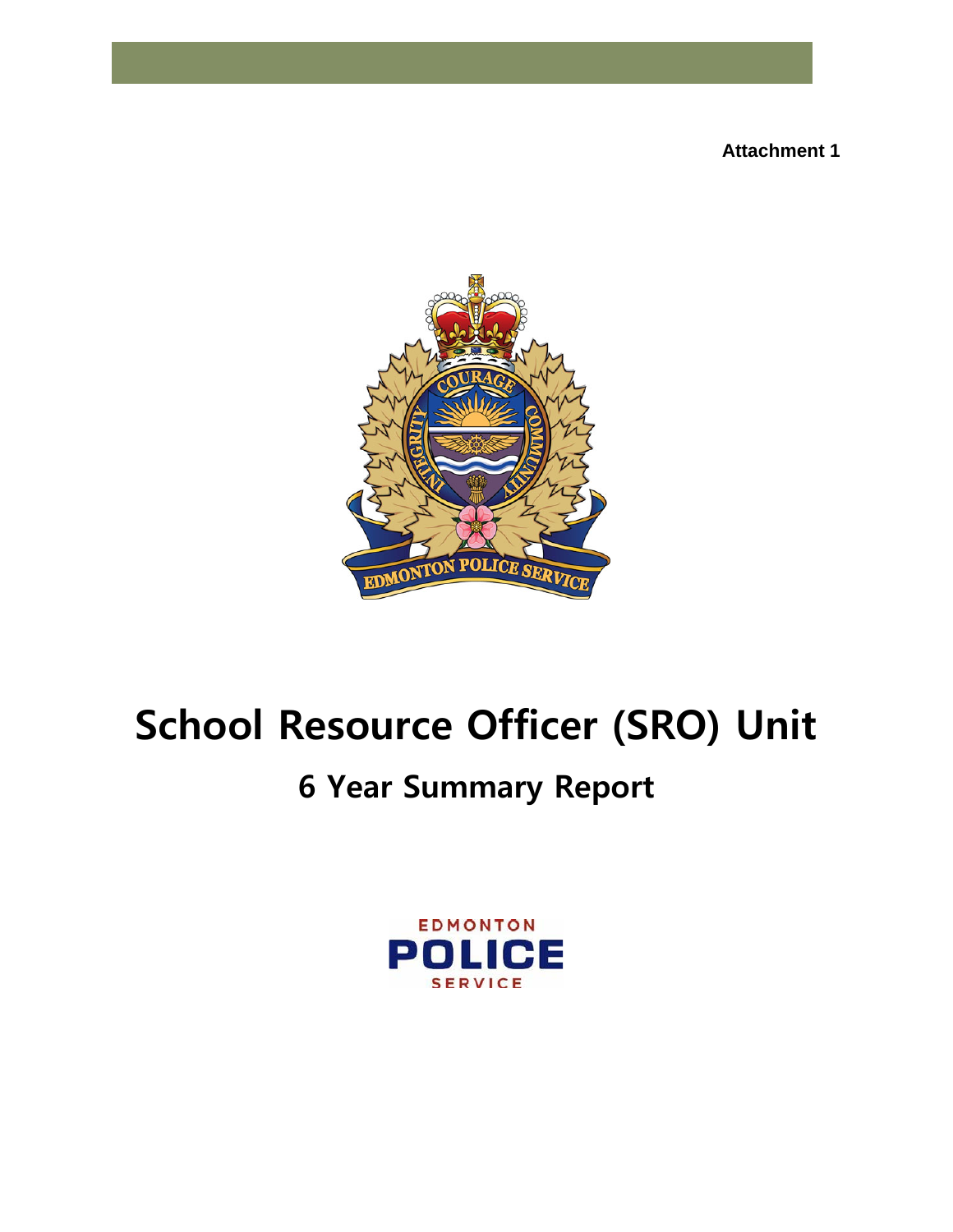

**\*January 2016: Aspen; summer 2016: H.E. Beriault, Ben Calf Robe, St. Elizabeth Seton, St. Nicholas, Rosslyn, Westlawn, Kate Chegwin, T.D. Baker \*\*Summer 2018: St. Thomas More, Balwin, J.D. Bracco, St. Alphonsus, Edmonton Islamic Academy**

#### **\*\*\*September 2020: EPSB SRO suspension**

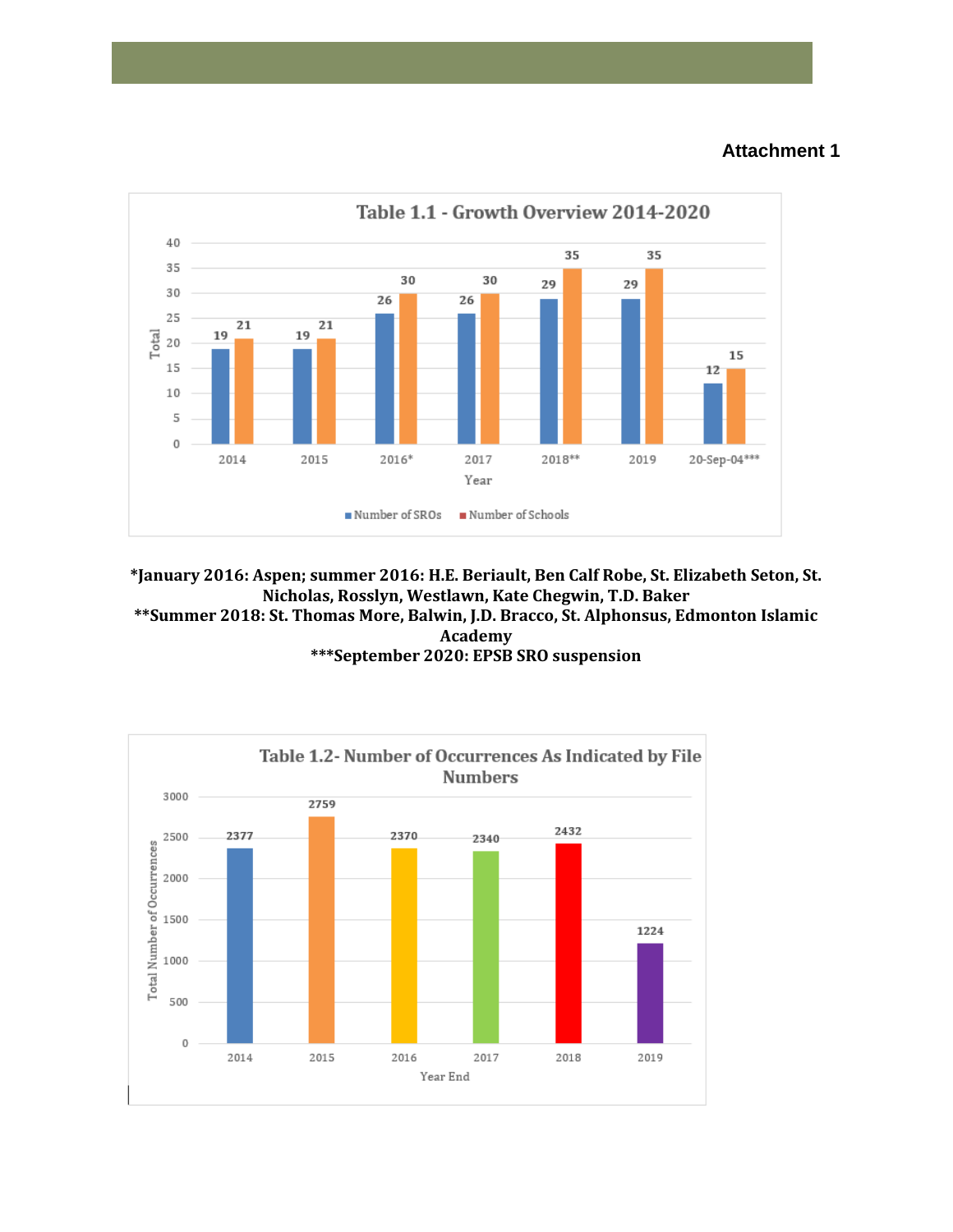# **Introduction**

This report discusses the recent history (Sept 2014 – present) of the Edmonton Police Service's School Resource Officer Unit. The graphs and stories provide a highlight of the SRO Unit's growth, partnerships, initiatives, successes and lessons learned; all in the spirit of assisting students in a safe and caring learning environment.

# **2014-2016**

This first section is an auspicious one. Being recognized by NASRO, the National Association of School Resource Officers, as having the 'Model Agency' in North America is an incredible recognition and testament to the work of the SROs from 1979 to 2014. Although the journey starts here, the following information captured in this report serve to illustrate that the SRO Unit did not rest on its laurels. This report provides evidence of the Edmonton Police Service's dedication to youth-focused policing through the School Resource Officers.

**In October of 2014,** the SRO Unit showcased its innovative work by planning and hosting the Safety in Schools Conference at the Fantasyland Hotel and Conference Centre, to a sold-out registration of 200 attendees from across North America. SROs and EPS specialty units provided presentations on rapid response to an active shooter, lockdowns, gangs and drugs in schools, GSA supports, anti-bullying strategies, and threat assessments.

The attachments consist of the conference brochure and the EPSNet conference write-up, which is highlighted by the quote from Lieutenant Robinson proclaiming the event as "the best conference [he's] ever attended."

**In February of 2015**, the Unit was introduced to YOUCAN, a local organization "dedicated to assisting youth so they have the knowledge, support and skills to remove themselves from harm's way." The Relentless Youth Program, and their Verto Project, were offered to the SROs for youth referrals. This complimented the work YOUCAN was already doing in WrapEd, a collaboration between the EPS Youth Services Section, the Arica Centre, Edmonton John Howard Society and the Native Counselling Services of Alberta. In the fall of 2019, EPS took another step in cementing its partnership with YOUCAN. EPS agreed to fund two positions in YOUCAN for the support and intervention of spiking and high-risk youth. The partnership with YOUCAN is robust and ongoing.

**In March of 2015**, the Unit facilitated lockdown exercises at West Edmonton Mall. The lockdown was implemented during regular shopping hours with shoppers having no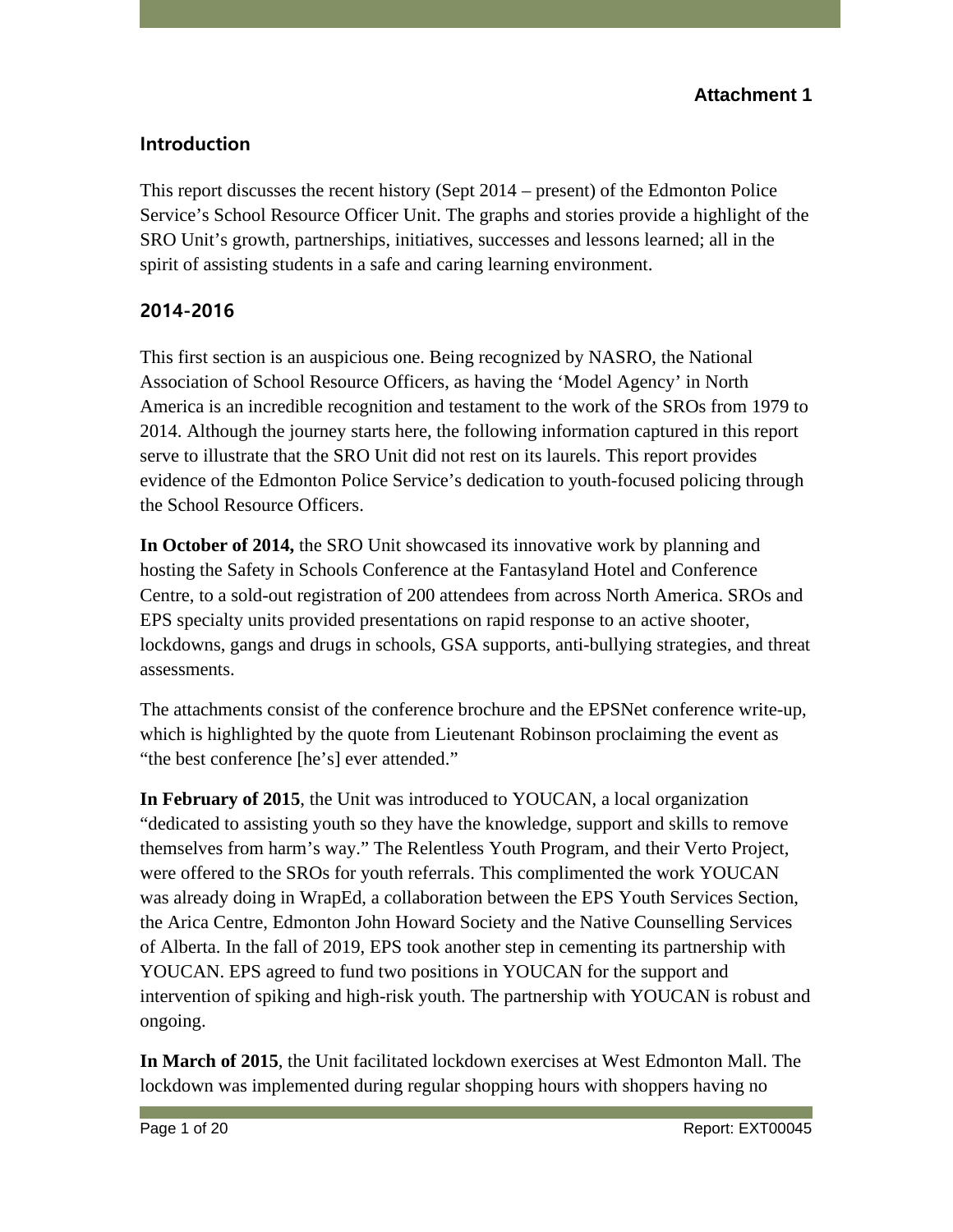knowledge of the drill. Upon sounding of the alarm, SROs responded throughout the entire mall, and provided guidance and assistance to shoppers, merchants, and mall security. The event was well-executed. Word spread across the community of the expertise of the SRO Unit around lockdown procedures. Community groups and businesses including, but not limited to, the Archdiocese of Edmonton, the WCB building, the Downtown Business Association, St. Joseph's Basilica, the City of St. Albert, NAIT, Concordia, and many local daycares and churches, began requesting SRO assistance in audits of their own lockdown procedures. Later this year, the SRO Unit was recognized with the Canadian Association of Chiefs of Police award for Excellence in Emergency Preparedness.

**The Spring of 2015** saw the launch of the inaugural SRO created Youth Recruit Academy (YRA). This youth engagement program takes place during school spring break and offers high school students the opportunity to participate in recruit training, following in EPS training traditions. Thirty YRA participants selected from SRO high schools across Edmonton, experienced lectures and demonstrations on the history of the EPS, forensics, tactical, Air 1, K-9, traffic, hostage negotiations, recruiting and the EPS Cadets Corps. They participated in physical therapy and drill daily, cumulating to a final graduation and certificate ceremony in front of friends and family. The YRA program has become a fixture in the SRO Unit and Edmonton area high schools, with 2020 marking the  $6<sup>th</sup>$  continuous year of the youth engagement program.

**In the Spring of 2015**, SRO Constable Rob Brown was presented with the 2014 Top Cop Award. The SRO received the award from the Kiwanis Club of Edmonton for his work in saving the Eastglen High School Blue Devils football team from being terminated, due to financial limitations. In addition to having poor equipment, the program was close to being cut. Brown used his alumni connections in the CFL to help. His efforts led to Nissan Canada providing funding for new uniforms and equipment, as well as renovating the team's locker room. The head coach of the football team says Brown's efforts to revive the football program has made a positive impact not only on the team, but the entire school.

May 11<sup>th</sup> of 2015 marked the official signing of the Edmonton C-TRISP (Community Threat Response and Intervention Support Protocol) agreement. This landmark signing launched the collaboration of key educational entities and community partners in reducing violence while promoting safe, caring and restorative approaches when dealing with youth who may affect the health and safety of themselves or others. Signatories included:

• Alberta Health Services, Child and Adolescent Mental Health Services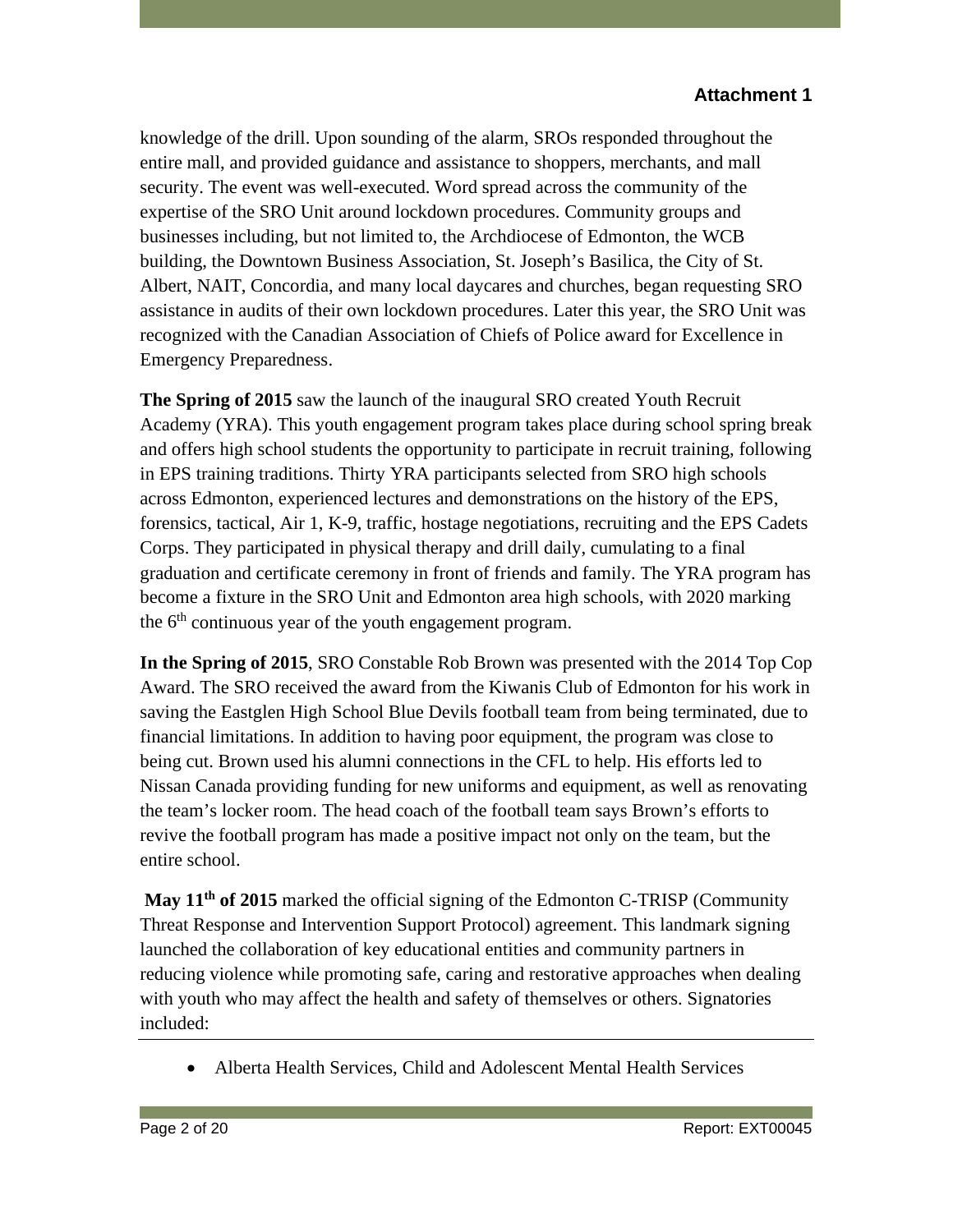- Alberta Law Enforcement Response Team (ALERT)
- Integrated Threat and Risk Assessment Centre (I-TRAC)
- City of Edmonton
- Edmonton Catholic Separate School District No.7 & Board of Trustees
- Edmonton Fire Rescue Services
- Edmonton Police Service
- Edmonton Public School District No.7 & Board of Trustees
- Greater North Central Francophone Education Region No.2 & Board of Trustees
- Native Counselling Services of Alberta
- Royal Canadian Mounted Police

Sergeant Em Chan of the SRO Unit was identified to sit on the C-TRISP committee as the EPS representative. The committee meets twice a year annually, to review youth interventions, discuss youth trends and looks at ways to improve service. The strength of the partnership lies in the multidisciplinary composition of the membership who all strive to share details of an identified threat promptly, to collaborate effectively, and to make use of a broad range of expertise.

Many C-TRISP activations have taken place every year since inception. The resulting success is marked by interventions that have prevented serious harm and threats to school safety or other incidents that could have led to serious harm to others or the student themselves. Success is further realized in the trust and professional reliance of the partners who work seamlessly in bringing a situation that restores calm and safety. C-TRISP is robust and flourishing and has proven itself an essential collaboration for safety of the community and support of youth.

**June of 2015** saw the return of an annual event between the SRO Unit, the EPS, RCMP and the AMA School Safety Patrol. For over 80 years, generations of dedicated and hardworking AMA School Safety patrollers have been getting to school early and leaving late – come rain or shine, snow or sleet – to guide their classmates safely across school crosswalks and provide a visual reminder of traffic safety within school zones.

SROs have traditionally supported the AMA School Safety Patrol Picnic with crowd control, traffic safety and the serving of lunch to the typical gathering of 5000+ grade 5 and 6 crosswalk patrollers. The venue has changed between the Fort Edmonton Park and the Kinpark in the River Valley.

**The summer of 2015** saw an opportunity to deploy the SROs in a new and innovative way. With half of the Unit working in July and the other half in August, a significant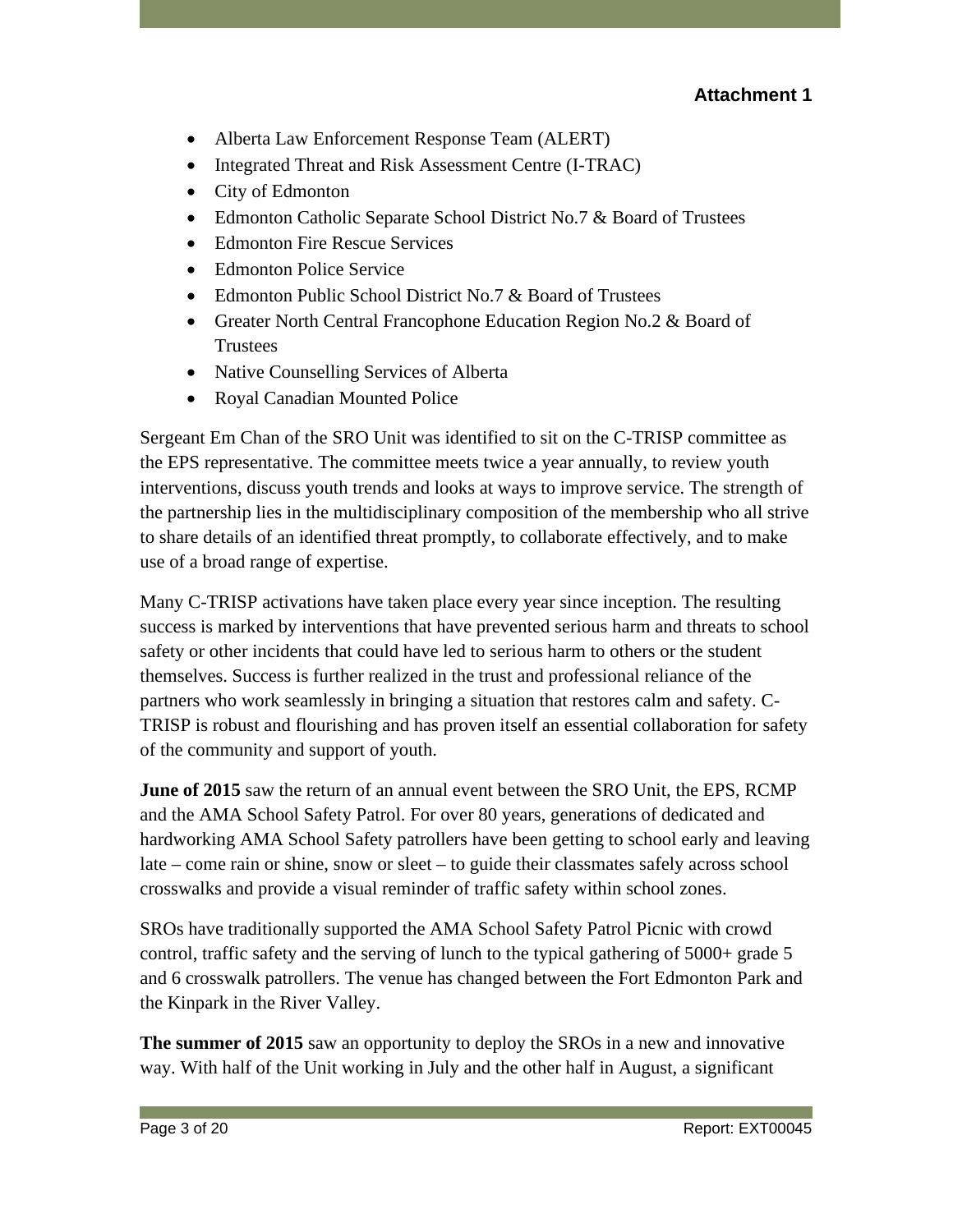number of officers were available to provide a timelier response to calls; calls that would have traditionally sat waiting on the dispatch board for extended periods. There was an opportunity to provide an improved response time and level of service to citizens who were not typical consumers of police service. The 'flying squads' were created to support patrol during the busy summer months. The mandate was for SROs to provide back up and assistance to patrol in the divisions experiencing the heaviest call volumes. SROs requested dispatch to 'lower priority' calls like noise and traffic complaints, 'trouble with persons' complaints, 911 'trouble not known' calls, alarms, and disturbances involving intoxicated people. Chief Knecht recognized the inaugural flying squad as contributing to improved overall crime statistics.

The success of the flying squad model resulted in its deployment for the next four years, running through to the summer of 2019.

**In August 2015**, SRO Constable Stacy Miskolczi became the first Canadian police officer to receive the honorary NASRO (National Association of School Resource Officers) Award of Valor. Shortly after 8 a.m. on November 4, 2014, Miskolczi arrived in the main office and was alerted that a teacher had collapsed on the second floor in the school's automotive room. Miskolczi immediately responded and ran to find Mr. Bushey, the automotive class instructor, lying unconscious and unresponsive in the doorway of his office.

Miskolczi quickly responded with chest compressions and advised a staff member to call EMS, while another teacher grabbed the automated external defibrillator (AED) machine. After the AED was attached and shocks were administered Bushey regained his heartbeat but remained unconscious and unresponsive. Chest compressions and resuscitation continued until EMS arrived.

EMS transferred Mr. Bushey to hospital where his condition was deemed critical, as he had just suffered a massive heart attack.

If it wasn't for the help of Miskolczi and the other school staff, Bushey would likely not have survived.

**In mid-September of 2015**, the SRO Unit partnered with the Alberta Council of Women's Shelters in their 'MVP Training Series on Leading Change.' SROs received 'train the trainer' instruction with the overall goal to "engage men and boys working in partnership with women and girls, to identify and respond to issues of gender-based violence in their communities."

The outcome of the training was to ensure SROs had the knowledge, skills and tools to create a climate whereby the abuse of women is seen as completely socially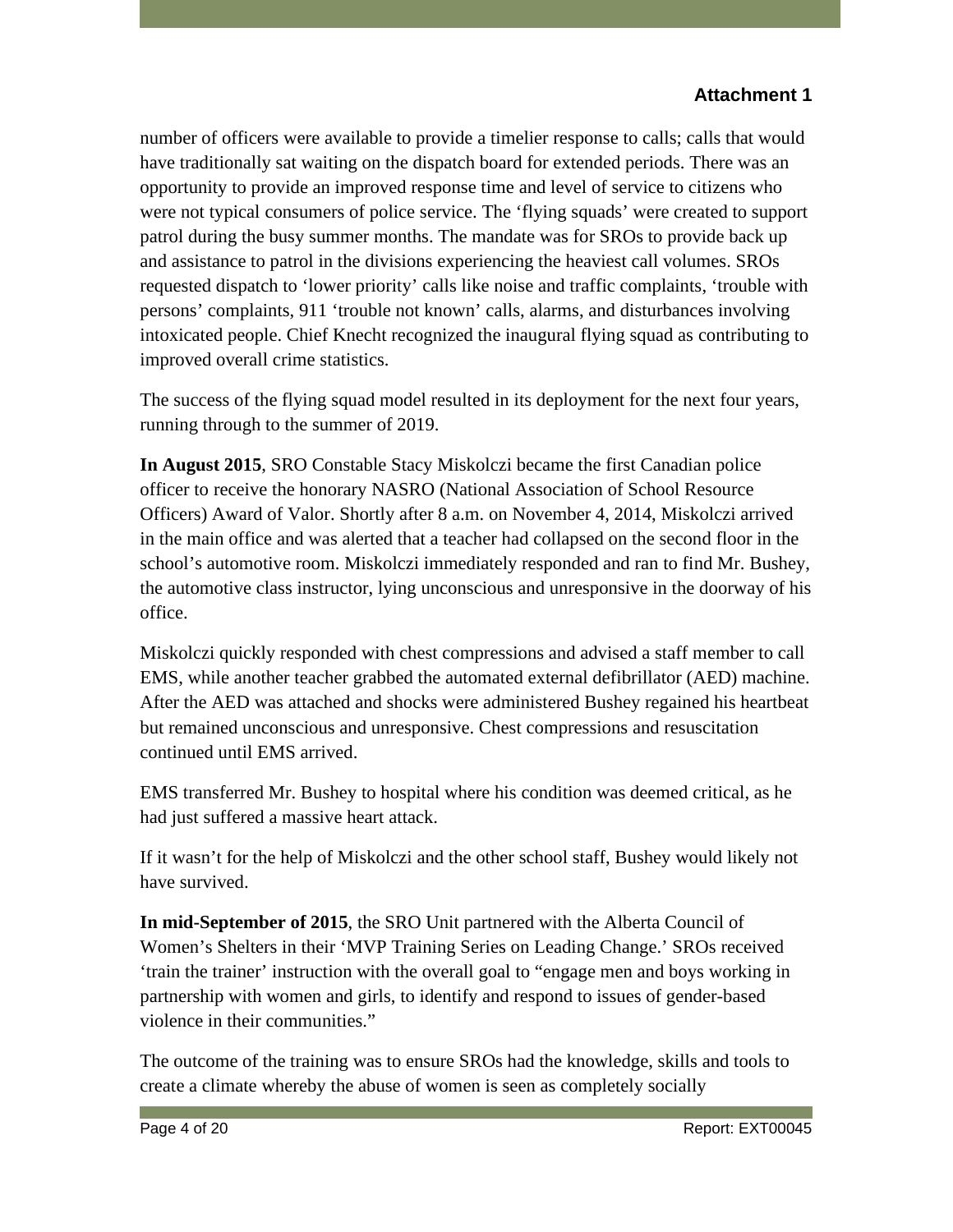unacceptable. The goal was to create a shift in attitudes and related behaviours, that will over time contribute to a significant reduction in the high rates of gender-based violence. SROs wanted to increase safety for women and girls, to increase change in awareness, and attitudes with respect to gender-based violence. SROs were well placed as community leaders to continue this work.

The SROs were inspired to take action against gender-based violence issues in and out of their schools. The skills and lessons learned from this training continues to be used and has been expanded by SROs as they proactively engage students and student groups in youth topical issues like consent, bystander approach, situational awareness and sexual harassment.

**Further into September of 2015**, the SRO Unit reached out to the Canadian Centre for Child Protection (CCCP) in response to the spike in incidents of the sharing of intimate images by teenagers. Young people were taking intimate iPhone images of themselves and sending it their boyfriend and/or girlfriends. Many of the pictures were then forwarded to others without the consent of the child in the picture. A further troubling trend was the use of the pictures as a tool for the extortion for more pictures under threat of 'you better send me more, or else.' The term "sextortion" was coined. The SRO leveraged its relationship with CCCP and arranged for an education and communication campaign. CCCP members provided the SRO Unit with resource materials to arm youth on issues around online bullying, creation and sharing of intimate images, and awareness of online resources available to take pictures and videos off the internet. A school assembly at the Mother Margaret Mary High School served as the backdrop in launching the 'NeedHelpNow.ca' campaign to bring awareness and prevention.

**The ever-increasing presence**, reliance on, and influence of iPhones and social media apps emphasized the necessity for digital media literacy. SROs experienced an increasing number of investigations where computers and electronic devices were central to deviancy, but also to information and evidence. iPhones and apps were commonly used in situations like bullying, harassment, threats, drugs, robberies and various sexual offences like human trafficking, luring, extortions and child pornography. By virtue of their place in schools, and their reputation as subject matter specialists pertaining to youth trends, SROs became central to the role of investigator and educator. The SRO Unit started working more with other EPS specialty units like ICE, Cyber-Crimes and Tech-Crimes. The Unit also started looking at external organizations for training and expertise to stay cutting-edge and relevant in the complex word of technology and crimes.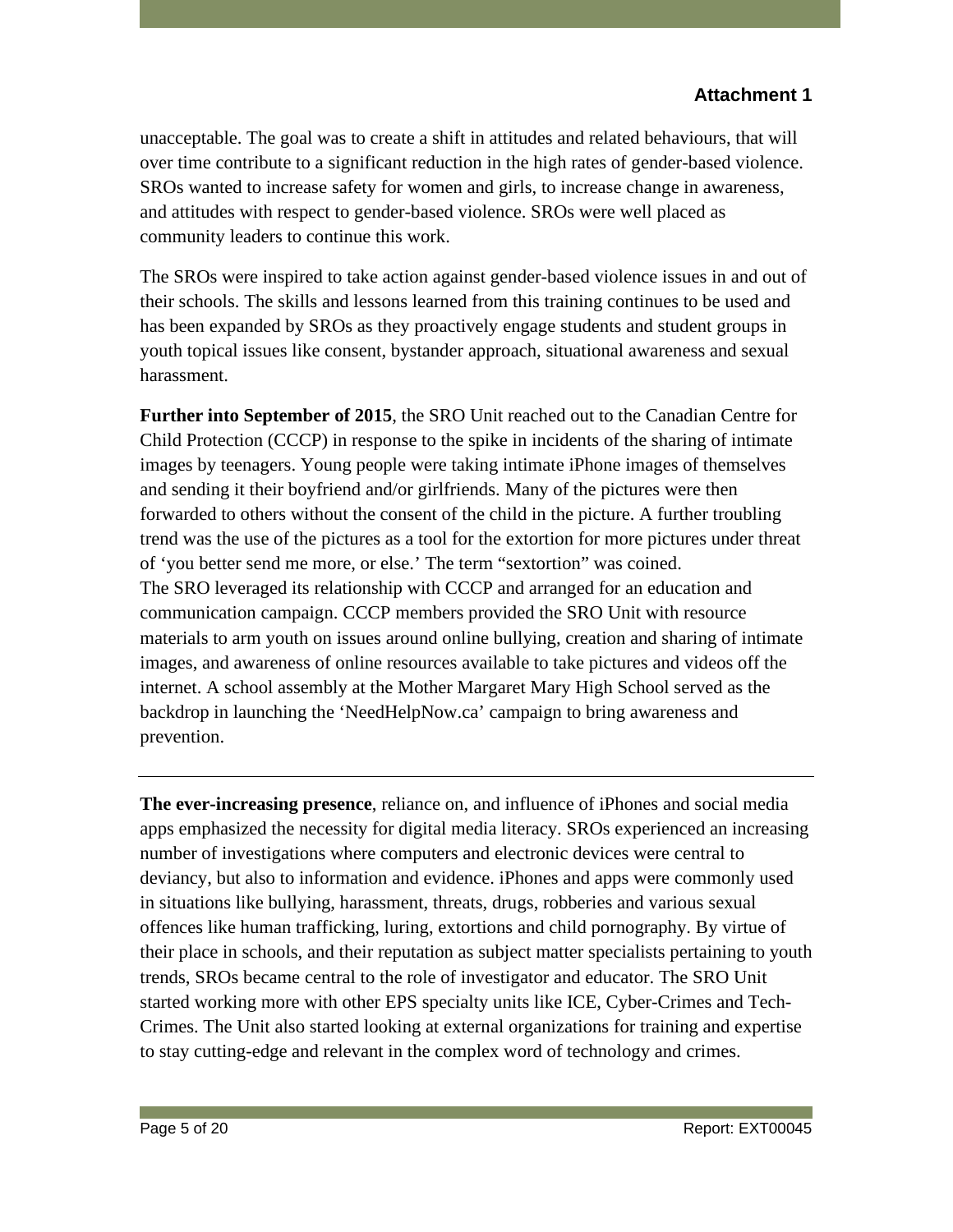**In January 2016**, the SRO Unit received a presentation on 'The Impact of Pre-migration Experiences and the Influence of PTSD in Refugee Families.' The training was facilitated by the Edmonton Mennonite Centre for Newcomers. The Unit learned about the experience of trauma and how trauma could be manifested in an interaction with a student or new Canadian. The SROs gained an appreciation and understanding of the topic of 'resilience,' from the context of the ability to achieve positive adaptation despite exposure to significant adversity.

The training had an immediate impact. The SRO at Queen Elizabeth High took the initiative to meet with a class of refugees and new Edmontonians ahead of a scheduled lockdown drill at the school. Recognizing that the alarms, announcements and the associated flurry of activity during a lockdown drill could trigger a negative reaction, the SRO took the time to engage the youth and set them at ease around the purpose for this practice drill and subsequent lockdown and fire alarm drills occurring on a mandatory basis throughout the year. This type of proactive engagement has been adopted and duplicated by other SROs as immigrants continue to relocate and call Edmonton 'home.'

The presentation also opened the door to resources from Multicultural Health Brokers Coop, Catholic Social Services, Africa Centre, the Edmonton Immigrant Services Association and the ASSIST Community Services Centre.

**In January 2016**, EPS took another step in the growth of its partnership with the Edmonton Public School Board. The Aspen Program of EPSB provides specialized programming supports to students unable to complete their studies at school due to medical conditions, emotional or behavioral challenges, or young offender status.

Although low in student numbers, the school is high in programming supports. Elementary to high school aged students receive support from government, hospital and community partners with the goal of building academic, social and independent living skills.

One Constable with the newly created title of 'Youth Intervention Constable' will provide full time support to the Aspen Program within the supervision of the SRO Unit.

**In March 2016,** SRO Constables, Rob Brown and Ryan May, attended the Texas State University in San Marcos, Texas, USA, for specialized tactics training. Both Constables successfully completed and received 'train the trainer' designation in 'Terrorism Response Tactics' and 'Exterior Response to Active Shooter Events.' As members of the SRO Unit's tactics training portfolio, Rob and Ryan were able to provide leading edge school safety information and scenario training to the entire SRO Unit. The SRO Unit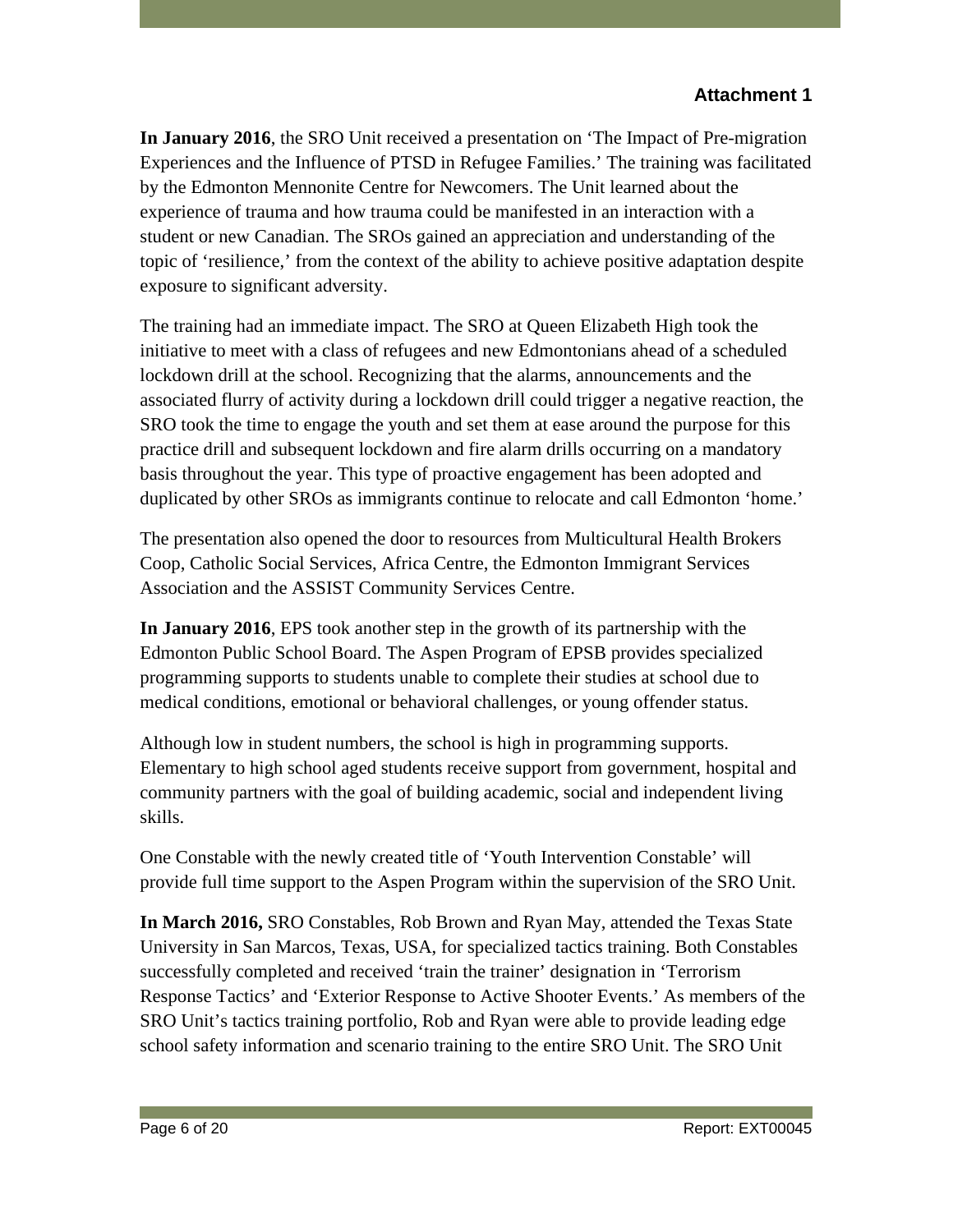remains committed to providing a highly trained officer with a focus on school emergency preparedness and single officer rapid response to school threats.

**The province was facing an opioid crisis**, and SROs were witnessing the tragic and deadly affects of opioids in their schools. At the end of May 2016, the SRO Unit received confirmation from Kathleen Ganley, Minister of Justice and Solicitor General, that its application for the Proceeds of Crime – Drug Awareness and Prevention Grant had been approved. The SROs in the Drug Portfolio of the Unit partnered with AHS, EMS and the EPS Drug Section and developed a youth-focused education campaign called "Buyer Beware – the Hidden Cost of Fentanyl."

Grant money was used for awareness posters, student handouts and towards per diems for local families who volunteered to share their experiences on how the deadly drug impacted their lives. A presentation was developed, and the campaign took off. Students gathered in full assemblies in gymnasiums to learn of the dangers of the drug. They listened to family members in person or in video taped interviews of the devastating consequences of opioids. Demand for this SRO presentation came from non-SRO schools, community groups, conferences and information sessions at the Grey Nuns hospital. The Unit did not have the capacity to satisfy every community request for the presentation. The Edmonton Catholic School District realized this and video recorded a live presentation for use in classroom instruction. Estimates vary, but it has been approximated that over 29,000 students have seen this SRO developed presentation.

**The Summer of 2016** saw significant expansion in the SRO program. The closing of community stations opened an opportunity for the transition of front counter employee FTEs into SRO FTEs. (Then) Chief Rod Knecht asked the Unit to pilot the assignment of 4 SROs into 8 junior highs. Edmonton Public School Board and Edmonton Catholic School Division each identified 4 junior highs.

**The SRO Unit noticed an alarming number of student mental health concerns** and an increasing involvement in mental health interventions. The Unit recognized that when police encounter a youth at a critical intervention point, and the right service is offered, there will be significant positive implications for that youth in need. As resources are scarce, it is only through "doing things differently" that we can accomplish this goal.

From these interventions, SRO Sergeants and AHS heard time and time again that SROs struggled with the lack of communication and direction when dealing with youth mental health concerns – noticing a gap in how to access appropriate resources. SROs were often frustrated with getting consistent medical help, advice or opinions in a timely manner. SRO Sergeants and AHS often heard from SROs that they are leaving their workday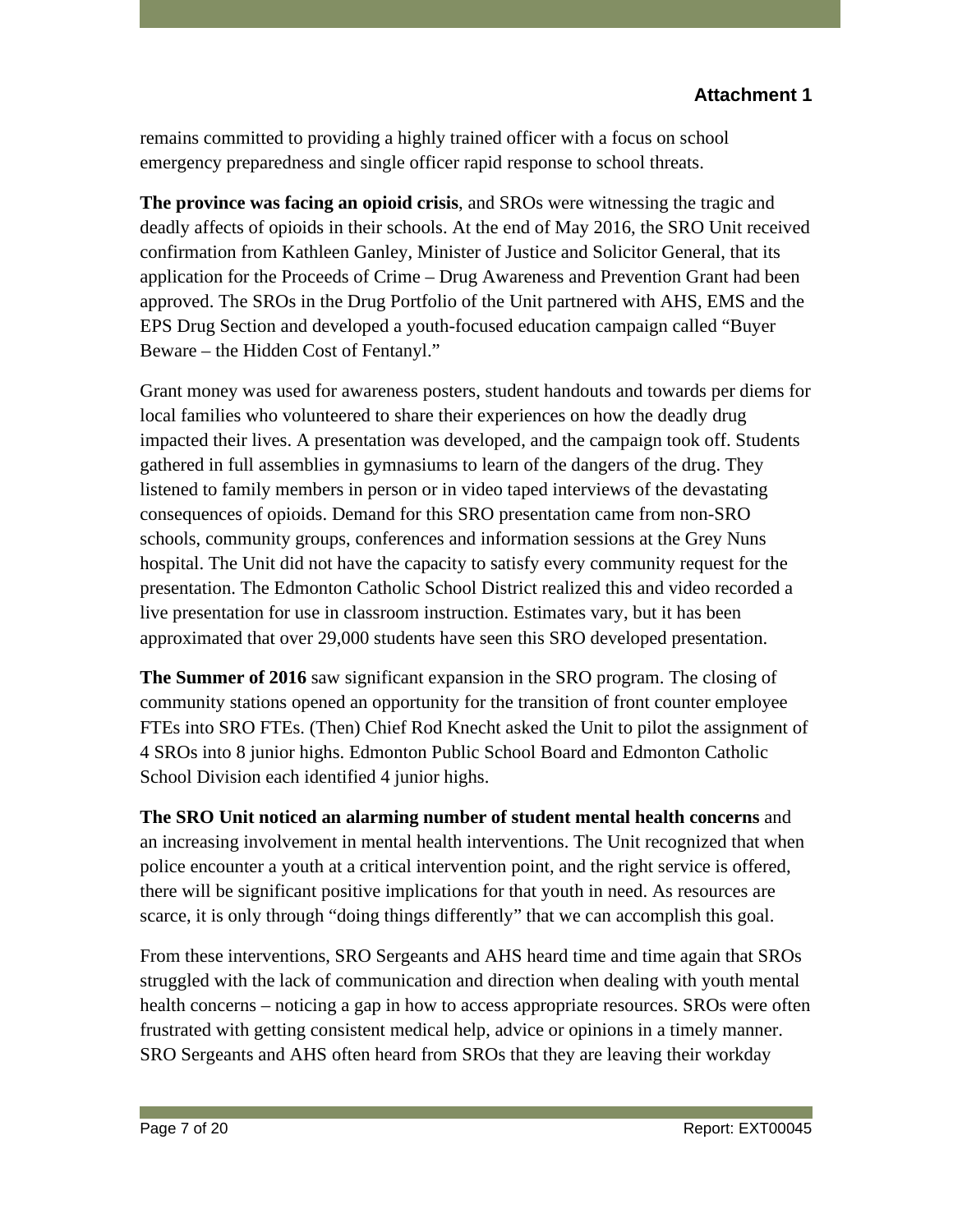concerned for youth who are at risk and not connected to the right people for further assessment and care.

Edmonton lacked a coordinated, strategic approach to addressing youth mental health within our schools. Individual agencies are working with high-risk youth and addressing risk factors that indicate mental health problems, but our SROs are left with a gap in how to access appropriate resources.

For the start of the 2016/17 school year, the SRO Unit and the AHS Youth Mental Health Team started a pilot project that saw AHS mental health and addictions therapists being made available to SROs and dedicated to youth assessments, interventions, follow ups, and referral to support programs.

The pilot proved its worth and the AHS 'School Risk Therapist Team' became a fully funded and sustained program, supporting SROs in every SRO assigned school when dealing with a youth mental health or addictions situation.

In 2018, this initiative was recognized with the AHS 'President's Excellence Award' for 'Outstanding Achievement in Quality Improvement.'

**Social media has permeated daily life**, closing the physical distances between people all over the world. In the fall of 2016, people were dressing up in "creepy clown" costumes and creating creepy clown websites. This phenomenon occurred throughout North America in the weeks leading up to Halloween. Edmonton joined the list of cities with clown sightings and the associated social media threats for clowns to attend schools to conduct violent attacks, including mass gun shootings. Many Edmonton schools were targeted in these threats for deadly action. Some threat makers were from Edmonton, while it was later learned that some were from as far away as the United States. Unable to take threats lightly, many Edmonton schools were placed into 'lockdown' or 'on-alert' emergency modes. Some students stayed away from school as a precaution. Online threats and physical clown sightings all around Edmonton lead to general disruption to school processes and consumed police resources including SROs, patrol, Y50, cybercrimes, tech-crimes and CIS staff across all divisions. Subsequent arrests, charges, a heavy communications plans in cooperation with our school partners, and the passing of Halloween eventually led to the clown craze fizzling out.

**Like many EPS officers,** SROs are community minded and will take advantage of their civil servant position to advance charitable causes. In December of 2016, the SRO Unit, once again, placed support behind a popular local charity, the Christmas Bureau's "Adopt-A-Teen" program. SROs used creative approaches within their schools with the goal of raising money to provide a Christmas gift for teens in need. From setting up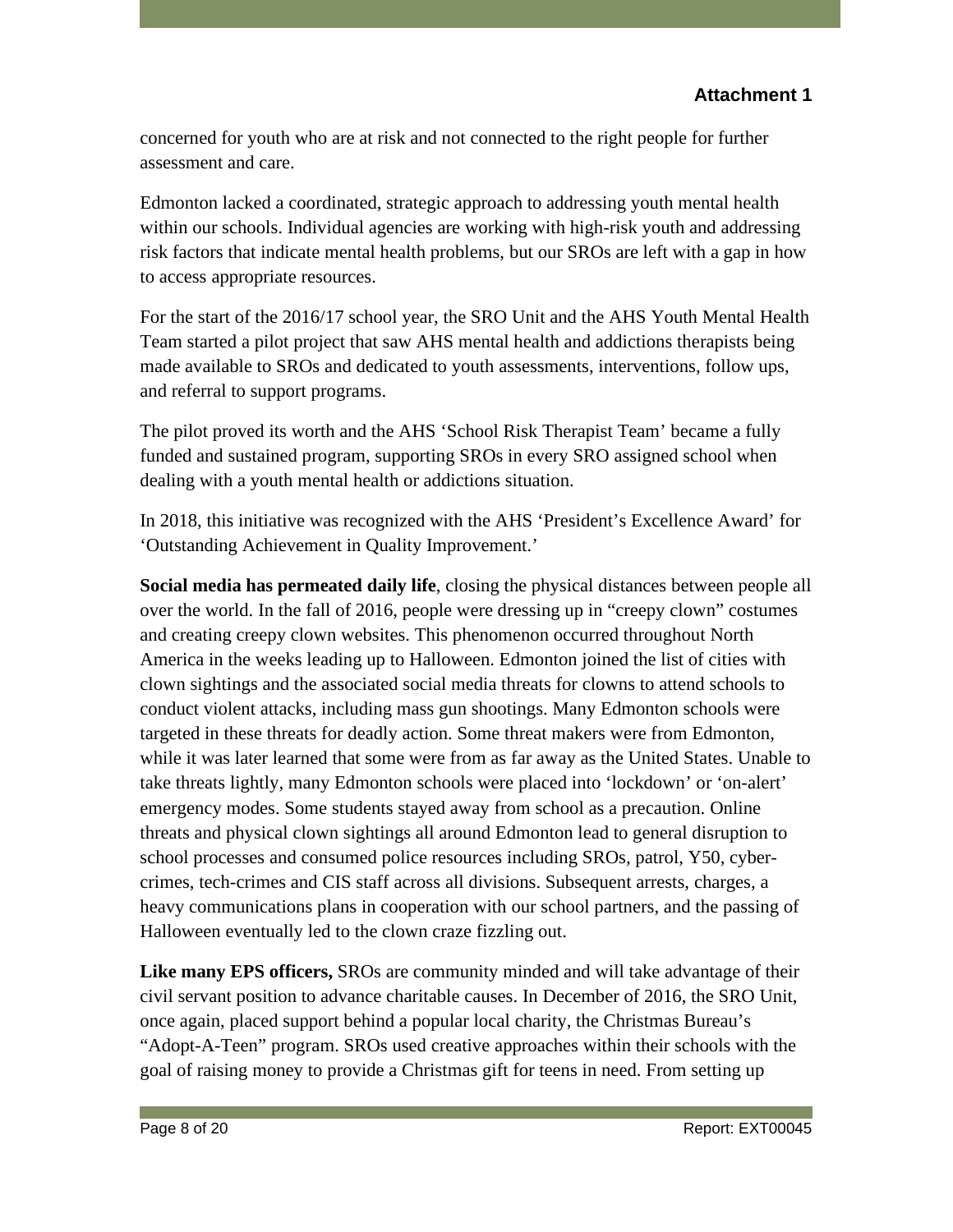donation boxes in schools, to arranging for hot chocolate drives, to chugging a McDonald's Big Mac smoothie, SROs collected money and raised media awareness on another youth-based charity.

### **2017-2019**

**In April of 2017,** the SRO Unit collaborated again with the Canadian Centre for Child Protection (CCCP). Our 2016 expansion into junior high schools revealed the pervasiveness of junior high aged children engaging in "selfie" taking and sharing of their own intimate images. SROs provided intervention and mental health referrals to young teens who suffered through their actions. Some suffered embarrassment, stress, anxiety, depression and cases of self-harm (cutting) over their sharing of pictures. Some experienced the pressures of "sextortion." SRO also recognized an increase in online sexual exploitation of teens in general.

CCCP provided SROs with a "train the trainer" information session, highlighting educational materials, options for youth supports and sourced tips for parents dealing with teens and devices.

The SRO Unit arranged for a school assembly presentation at the H.E. Beriault junior high. Lindsay Loob (Policing Relations Liaison, CCCP) arrived from Winnipeg to provide an impactful presentation on online safety and awareness to the entire school population packed inside the gymnasium. A well-attended media availability provided the opportunity to showcase online resources like the NeedHelpNow program, Cybertip program and Project Arachnid.

**In the Spring of 2017**, SROs were introduced to the Duke of Edinburgh's International Award program for youth. The program empowers young people, ages 14 to 24, to give back to their communities, explore their interests and passions, commit to their health and wellness, and gain an appreciation for the natural environment. With guidance from Award Leaders and assessors, young Canadians are given a supportive, non-competitive youth development platform that deepens self-awareness, builds confidence, and broadens skills and experience to further their growth as active, responsible citizens.

The Award is about individual challenge. The young person is encouraged to examine themselves, their interests, abilities, and ambitions, then set personal challenges in areas of community contribution, skill learning, physical fitness and overcoming an identified adventure.

On November 7, 2018, Princess Royal Princess Anne presented the Award to 25 Alberta youths in a ceremony in Edmonton.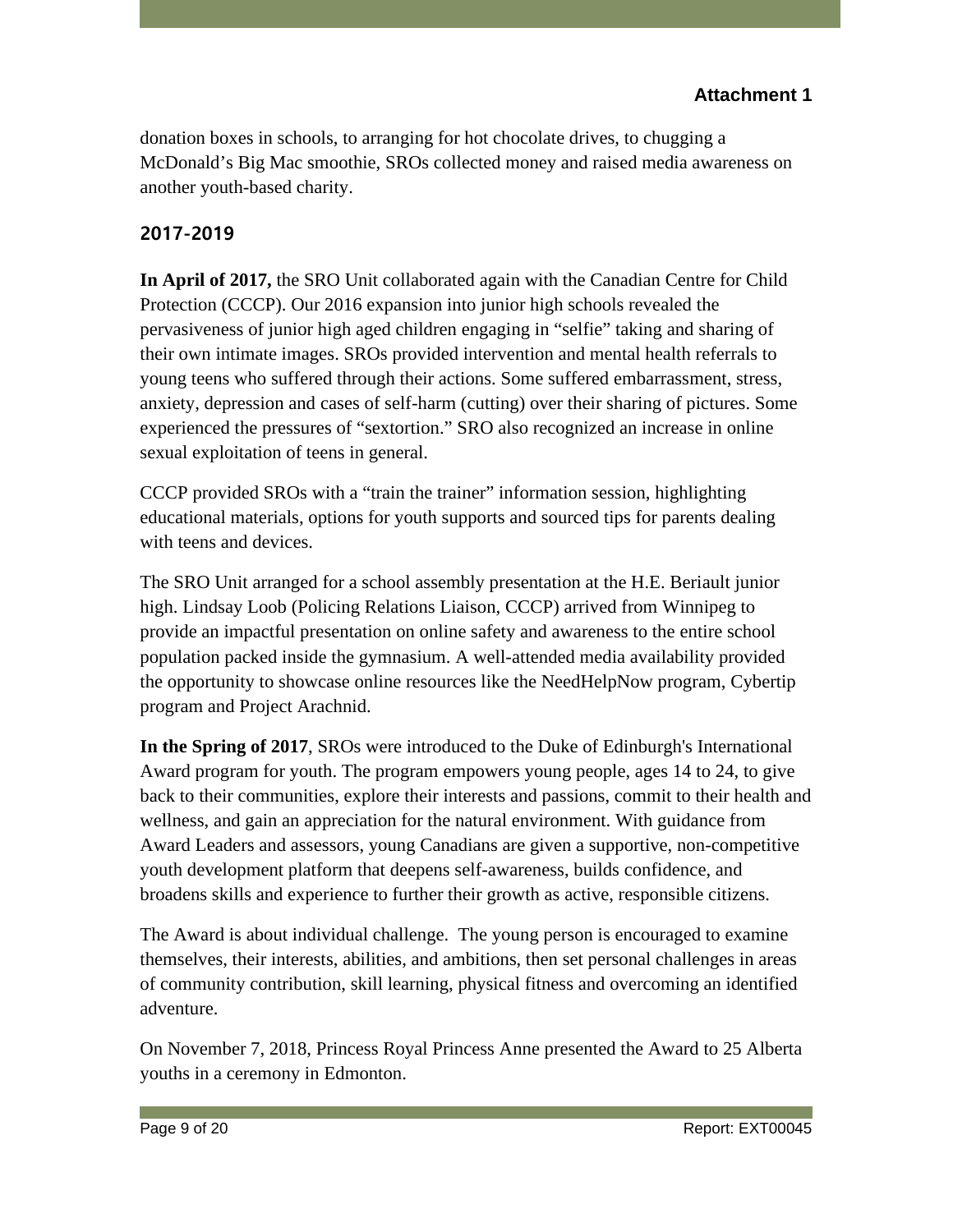SRO Constable Bruce McGregor, working out of Aspen School with a relatively high needs population of students, was very keen to introduce the Award to these students as he felt they could challenge themselves further. With much coaching and persistent encouragement from the SRO, two of these young men were able to individually achieve their Bronze Duke of Edinburgh's International Award, one of the highest achievements a youth can receive in Canada, despite mental health barriers, addiction, justice involvement and unstable home environments.

**The SRO unit participated** in the planning committee responsible for the Capital Region Distracted Driving Youth Conference held at the Leduc Recreation Centre on October 3, 2017. SROs arranged for and coordinated bus transport around the City so the dozens of Edmonton high school aged students could join hundreds of youth from outside Edmonton for participation in the one-day event. The youth received presentations from dignitaries around the dangers of distracted driving. Many of the students returned to their schools and created awareness initiatives (posters, videos, online messaging) to promote safer driving. This was a one-time event funded by a grant from the Ministry of Transportation.

**In June of 2017**, SRO Constable Tammy Buchberger received the Order of St. John Life-saving Award. The award-winning Constable was commended for her quick response, her calm, confident actions, and for her knowledge and use of first aid in helping to save a life. The official citation was presented by Her Honour, the Honourable Lois E. Mitchell, Lieutenant Governor of Alberta.

On October 20, 2016, SRO Constable Tammy Buchberger was occupied with a meeting with Strathcona High School staff. An administrative assistant interrupted the meeting, explaining that someone was having a heart attack out front of the school. Tammy and school principal Hans VanGinhoven immediately ran outside to the parking lot where their attention was drawn to a man in a car.

Tammy conducted a first aid assessment of the occupant of the driver seat. The man was not responsive or conscious. His eyes were open and locked forward. Tammy and Principal VanGinhoven lifted the man out of the vehicle and lay him down on the ground. They could not detect a pulse or breathing. They immediately began chest compressions. Tammy persisted even after feeling ribs break in the process. Several minutes passed before another school staff member, EFD and EMS arrived on scene to continue medical treatment. The man was rushed off to the emergency room.

Hours later, Tammy received news that doctors credited the quick and decisive actions of Tammy and Principal VanGinhoven in saving the man's life. This was great news for not only Tammy and the Principal, but for this man's loved ones, including the man's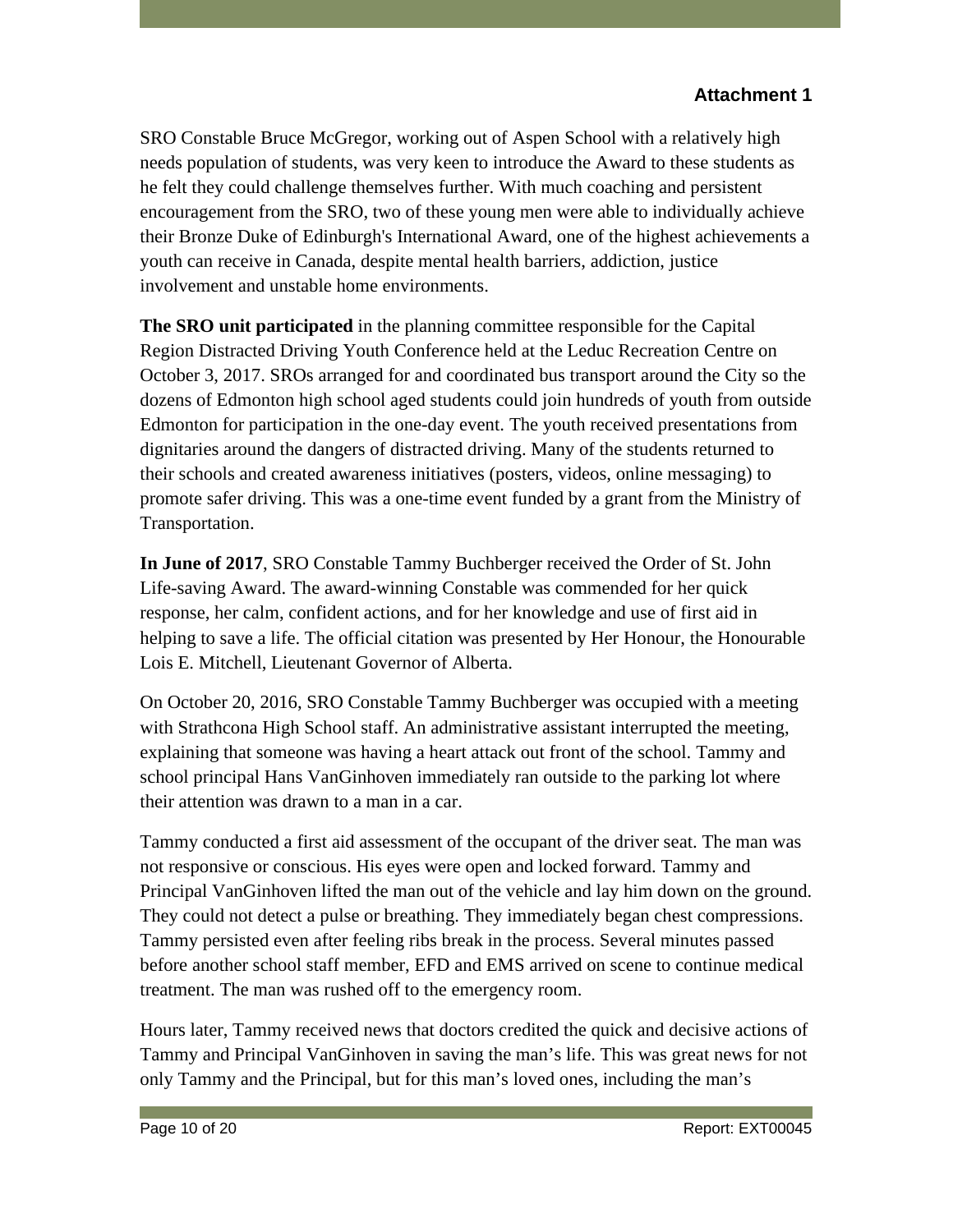daughter, a Strathcona high school student he dropped off for school that morning of the heart attack, two other children and a large extended family.

**On August 31, 2017**, the Toronto District School Board (TDSB) voted in favour of temporarily removing officers from secondary schools. The TDSB Board of Trustees decided they would suspend the program until completion of the review in November. The program was almost suspended this past May, with critics citing that an independent academic study had never been done in the nearly decade-old program. Further, teachers and school workers addressed the negative impacts of police presence in schools, such as racialized students feeling harassed, undocumented students being asked for citizenship status and situations becoming unnecessarily criminalized. The program has never been reinstated.

In response to the decision by the TDSB, Joan Carr, the Superintendent of Edmonton Catholic Schools provided EPS with an unsolicited email on August 31, 2017:

*The EPS School Resource Officer (SRO) program has truly become an essential component in our District. It is 'community policing' in its purest form. For the past 38 years, our District has been part of the SRO program as officers connect with junior and senior high students every day.*

Last year, the SRO program was expanded to include four of our junior high schools and *this school year the program will be expanded and support SROs at eight Catholic high schools.*

*We are extremely blessed to have this valuable program in our schools….*

**In October of 2017**, the SROs attended the EPS Joint Bureau Meeting to provide a review and discussion of the school emergency protocols known as 'lockdown' and 'on alert.' The SRO Unit recognized occasional misuse of the terminology by front line officers. The misuse often caused confusion in schools and occasionally resulted in schools subjecting both staff and students to a more elevated emergency response than was required.

The SRO Unit took the initiative to bring awareness at the Bureau level. The Unit worked with EPS Corporate Communications to devise an infographic, a quick and colorful reference guide to assist members in making the correct choice (attached via the link below). The Unit created a 'Service Directive' to provide further clarity and ensure a mandatory review of the information by all officers.

This triggered the SROs to conduct a project to update school floor plans. A group of SROs were assigned the responsibility of updating the EPS records management system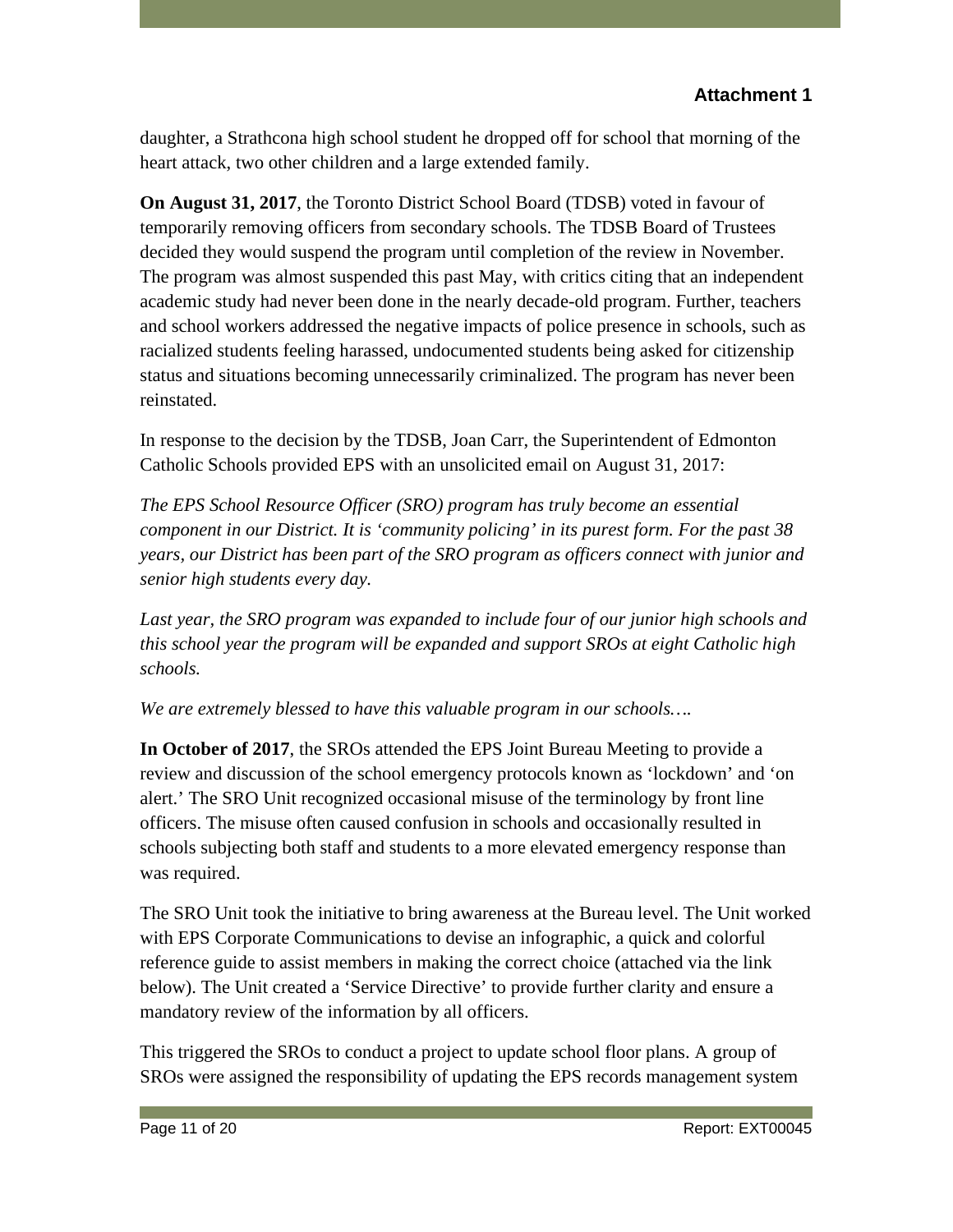to ensure all school floor plans were available and current. Furthermore, this working group of SROs provided an updated list of the names and addresses of businesses, day cares, group homes, places of worship and other locations of interest in and around schools (known as a 'Location of Interest' report) in the event a police operation necessitated contact with these places.

**The 'Pink Shirt Day' initiative** is an annual event in Canada that brings awareness of the negative and often violent ramifications of bullying. Bullying comes in many forms, including covert and overt discrimination that's often based on racism, sexism, homophobia, transphobia, ableism, ageism, and/or anti-Semitism, among others. These create systemic barriers, harassment, and hate, and can lead to violence.

February 28 was the official Pink Shirt day in 2018. The SRO Unit championed the sale of Pink Shirt pins for proceeds in support of the development and operation of Big Brothers Big Sisters Anti-Bullying Programs. SRO Constable Joshua Maeda and his school (M.E. LaZerte) took Pink Shirt Day awareness to great heights, inspiring his school to set up a carnival-like day of celebrations with music, art, bake sale, information booths and most students sporting pink bright pink clothing. SRO involvement was further distinguished by being the only EPS officers allowed to wear the Pink Shirt pin on our uniforms. In 2019, the campaign earned \$22,000 to help kids impacted by bullying

**In September of 2018**, the SRO Unit met with the planning team for EPS's emerging 'DiversionFirst' Unit. DiversionFirst recognized the work of the SRO Unit in diverting youth away from the criminal justice system. They also recognized the SROs as the creator of the robust PAYOFF program, where youth in SRO schools were given the opportunity to avoid fines by spending time with the SROs in a school sanctioned engagement activity. The SRO Unit agreed to pilot the DiversionFirst program as SROs had close and consistent contact with youth in their schools. The piloting of the program through SRO referrals has led to the realization of DiversionFirst as a permanent fullscale, full-time Unit with a Sergeant, a Youth Programs Coordinator and soon to include 5 Constables before the end of 2020.

**On October 17, 2018,** Cannabis was formally declared legalized in Canada. This was impactful not only for police in Canada, but significant for SROs. SROs and school staff regularly come across small amounts of cannabis and cannabis products in the possession students.

To bring awareness to youth, Health Canada launched the Pursue Your Passion interactive engagement tour. The Government is taking a public health approach to legalizing and strictly regulating cannabis to keep it out of the hands of youth and to keep profits out of the hands of criminals and organized crime. To support the new legislation,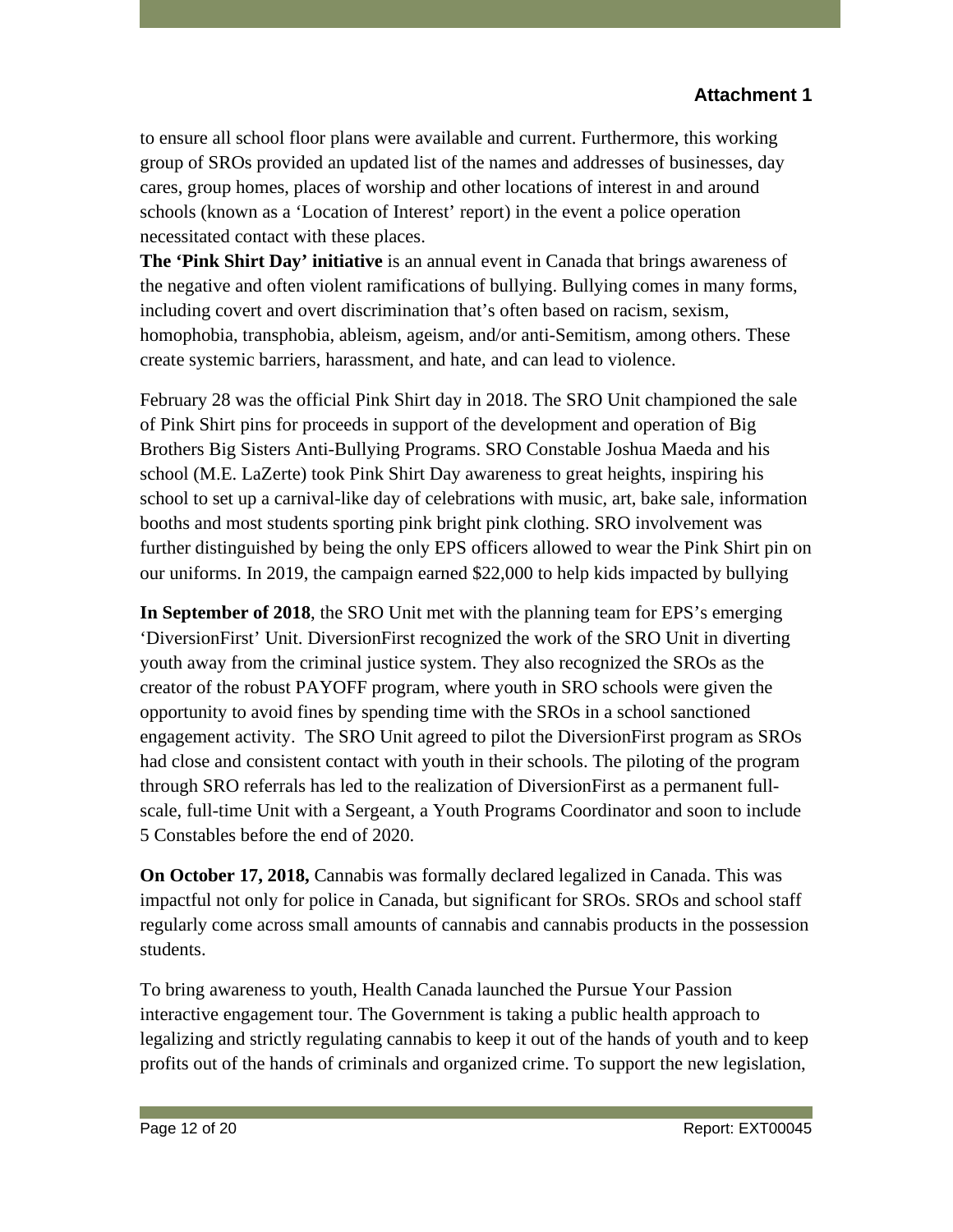the Government has an ongoing robust public education campaign to inform Canadians, especially youth, about the health risks associated with cannabis use.

Tour organizers had requests from cities across the country to be the first to have the tour. The EPS SRO Unit was able to convince the organizers and managed to secure the first ever presentation. Adding to the significance was the fact the launch date in Edmonton matched the date of legalization. Jasper Place high school students enjoyed the inaugural show and the two day run was met with enthusiasm by students and organizers.

**In February of 2019**, multiple Edmonton schools received school shooting and bomb threats by way of phone calls to the main office. Some schools went into full lockdown or on alert mode. It was soon evident that similar phone threats were being received in Calgary. In the case of one Calgary school, a full-scale evacuation forced terrified and crying elementary kids trudging through -20 Celsius temperatures to the evacuation site several minutes away.

Prompt information sharing between the SRO Unit and EPS Cyber Crimes Unit made it clear that a large-scale 'swatting' hoax was at play. The Edmonton police investigators determined the calls had come from the U.K. and connected with law enforcement agencies across Europe and North American, including the FBI, RCMP, National Crime Agency (United Kingdom), Europol and the Scotland Police.

EPS spearheaded 'Project Gigabyte' a six-month long investigation leading to charges of three suspects in Scotland. They were linked to more than 80 hoax calls and in many instances, created fear and a disruption to schools and critical infrastructure around North America and Europe.

The quick cooperation between the SRO Unit, the Edmonton school boards and the EPS Cyber Crimes Unit, provided the opportunity to bring calm and assurances for students and families in Edmonton. The reciprocal trust between EPS and the school boards avoided unnecessary panic, while maintaining vigilance. Focus instead was put into evidence gathering, education, a review of school emergency procedures, and ultimately, the successful identification and charges of those responsible.

**EPS SRO Constable Christine Debienne** is a member of the EPS LGBTQ2S+ Employee Resource group. Group members provide other EPS staff with a formal mechanism to enable lesbian, gay, bisexual, trans-identified and queer staff to come together to share information and support.

In June 2019, Constable Debienne attended the 2nd World LGBTQ Conference for Criminal Justice Professionals in Toronto, Ontario. Constable Debienne is valued in the SRO Unit as a youth referral resource for LGBTQ2S+ youth. She has a role in educating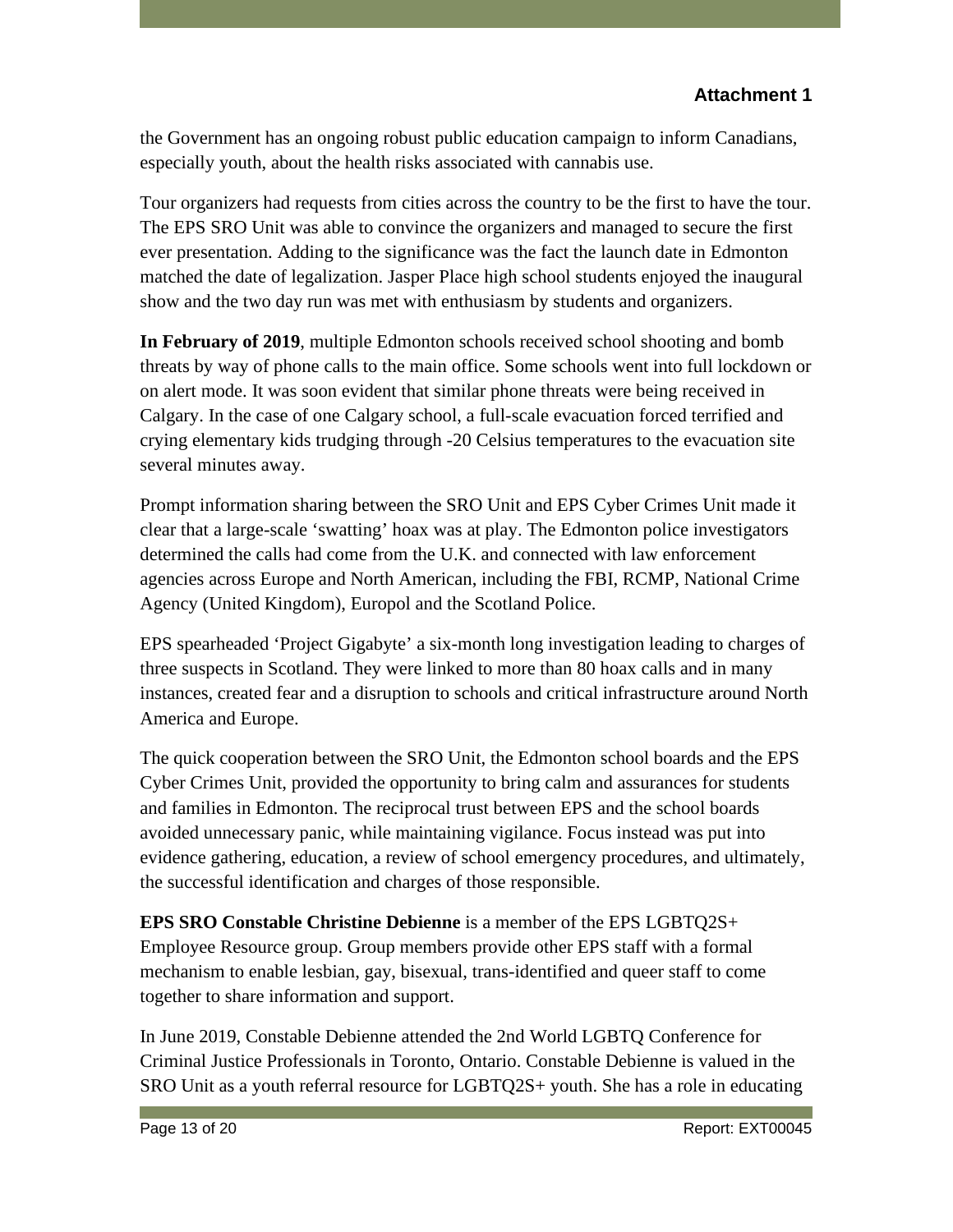the SRO Unit for a better understanding of the LGBTQ2S+ community by discussing queer history and its impact on shared historical trauma. She provided an appreciation of some of the current challenges that queer people face daily, how it impacts their overall wellbeing, and why this affects how they react to police and other first responders.

**In August of 2019**, the SRO Unit reconvened for SRO Orientation Week training. Training is arranged prior to the start of the school year by the SRO Sergeants with the goal to provide information, awareness and discussion in line with societal and youth trends. This year's training was highlighted with a full day with Dr. Farha Shariff. Dr. Shariff is an Adjunct Professor in the Department of Secondary Education, and Academic Colleague in the Educational Policy Studies Department at the University of Alberta. Her main role is to role is to work with pre-service teachers in their understanding of culture, race, schooling and curriculum.

The workshop provided SROs with an introduction to some of the contemporary issues facing educational contexts with regards to race, culture and school. Notions of what it means to help provide a "safe" and "caring" environment were explored in different contexts from sociological, philosophical, and ethical perspectives and what it means to be a compassionate, ethical and proactive community ally for students.

SROs became aware our understandings and assumptions about schools and students from diverse backgrounds and developed skills related to critical social justice and antiracist pedagogy. The workshop elevated our skills to proactively identify and address school concerns or problems related to race, culture and schools.

SROs explored ways in which to effect change within the school and community by implementing strategies that elevated capacity to continue to be a visible presence through our work in counselling, structured class presentations, lectures, continual interaction, mentoring and distribution of educational resource materials.

**The summer of 2019** saw a significant step in the SRO program and within EPS as an organization. The Edmonton Islamic Academy entered into the EPS SRO partnership. This represented the first expansion into a school board outside of Edmonton Public and Catholic schools. The Academy will have the services of a full time SRO.

The kindergarten to grade twelve school of 700+ students is further unique. Owned by the Arabian Muslim Association (Canadian Islamic Center), the Academy houses an atrium, gymnasium, cafeteria and prayer space that can open and accommodate over 10,000 worshippers at once. Worship ceremonies regularly overlap with school hours.

Chief McFee, (then) Deputy Chief Chad Tawfik and the SRO supervisory team have experienced great hospitality as the school regularly includes EPS in school celebrations,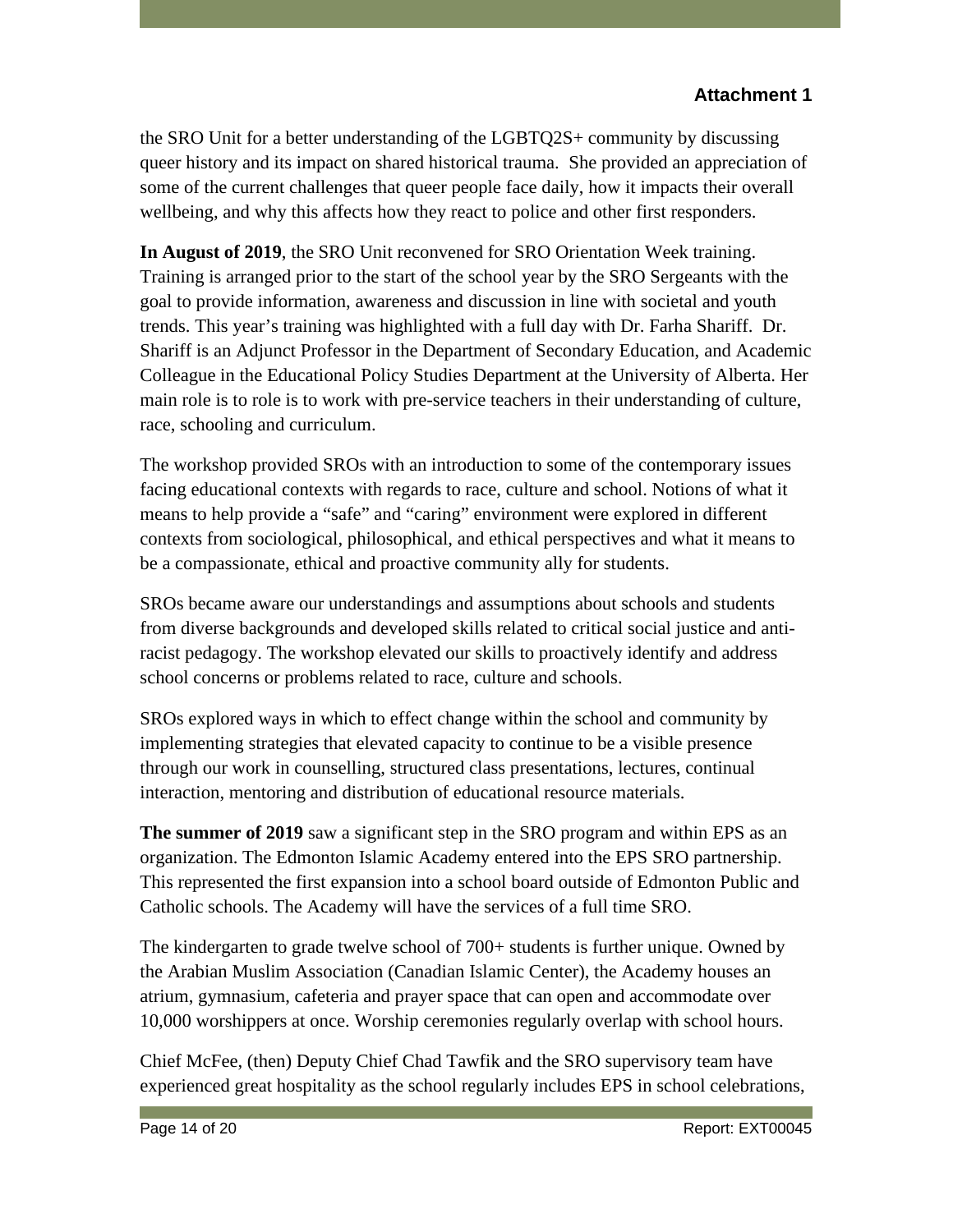presentations showing appreciation to community partners and tours of the beautiful facility.

At the end of the first year of the partnership, Principal Abraham Abougouche offered the following comment on his SRO Constable Brian Rutherford:

*Brian is a true gentleman and exceptional police officer. We are privileged to have him as a part of our team. I look forward to continuing to work with Brian and making our school as safe as possible. We thank the EPS, including Chief McFee, for the opportunity to host an SRO. Brian is a perfect match for our school and context.* 

**SROs recognized a spike** in vaping in schools. School partners reported vaping as being very disruptive to the school environment and a leading reason for school suspensions. Also troubling was the lack of long-term research on the risks of vaping. An early selling feature of vapes was its alleged value in harm reduction and its contribution to the cessation of cigarette smoking. The flashy advertisement and wide range of flavors proved very appealing to youth. A spike in use by youth was obvious.

In September 2019, the University of Alberta Faculty of Nursing collaborated with the SRO Unit in the Youth V.A.P.E. (Vaping Awareness Prevention and Empowerment) program. Third and fourth-year community nursing students are given an assignment to design an education and awareness project directed at junior high and high school students. Nursing students then incorporate an SRO created presentation into their own; with the intention of providing the audience a dual messaging that touches on health and legal awareness.

The students involved in the Edmonton-based project use clinical community health hours to canvass local schools alongside the SROs and educate youth on the health risks and consequences of vaping through presentations and resource materials.

A U of A student applied and was approved for a grant from Health Canada under its Substance Use and Addiction Program. U of A and SROs are hopeful for a continuation of this collaboration when the pandemic allows.

## **2020 – present**

March of 2020 saw the unprecedented closure of schools due to the pandemic. The SRO Unit recognized that service to youth would take on a different form. With the support of EPS Senior Management, the Unit planned and transitioned into the Youth Enhanced Deployment.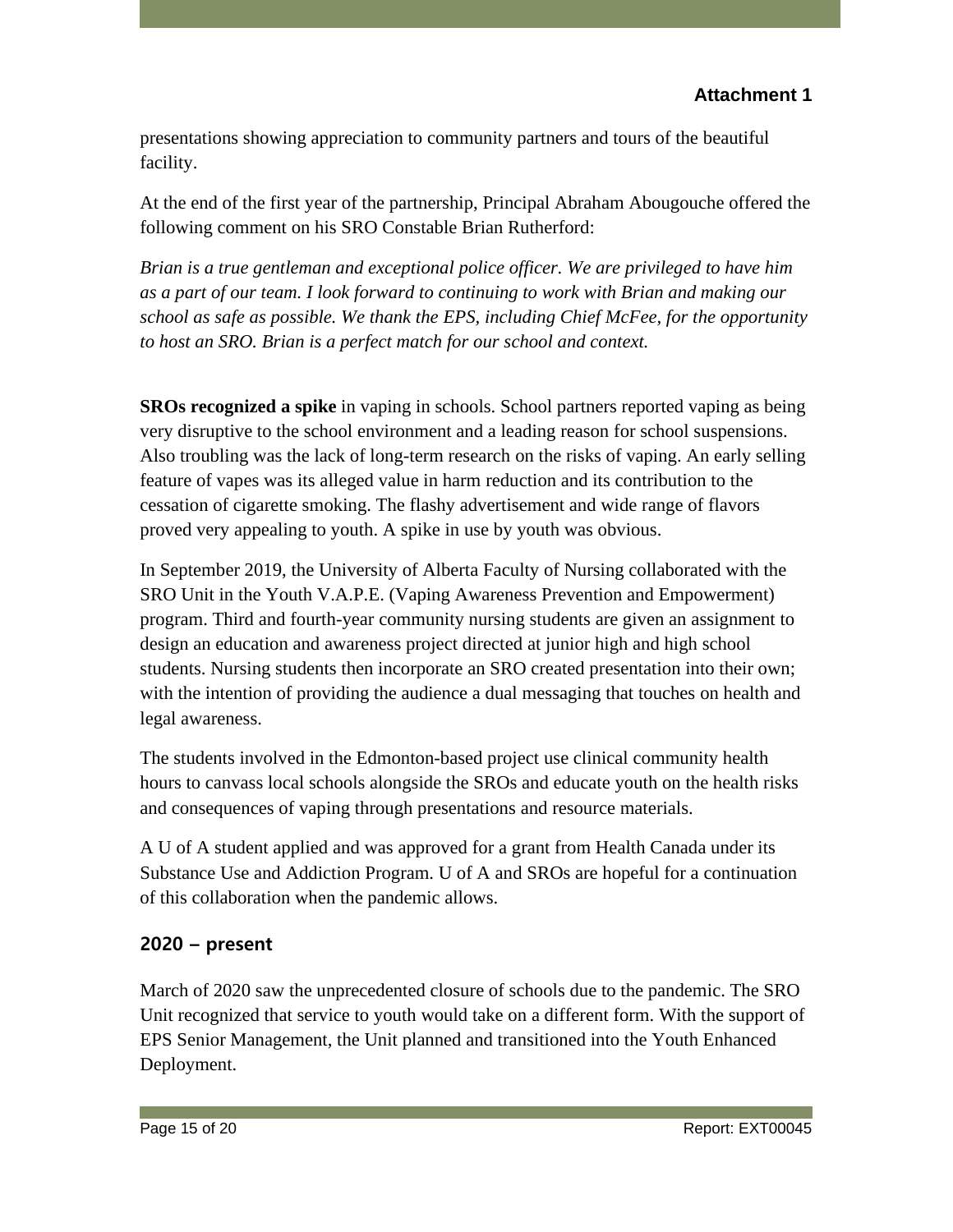SROs recognized the loss of community support and community surveillance of students in schools could lead to new struggles and challenges for youth. For many, schools provided structure, mental health supports, normalcy, an escape from challenges at home, and a place youth could count on for a nutritious meal or two.

In the following months, SROs checked in regularly with their school partners. Any identified concerns could now be followed up by the SRO through a 'check on welfare' home visit. SROs arranged for community supports and follow up services as required.

SROs monitored the list of calls available for dispatch and responded as a youth-focused officer who was comfortable and proficient with the service of youth. SROs assisted with youth 'hot spot' policing, going to areas of the city identified as 'spiking' in terms of youth related concerns. SROs assisted with missing youth calls and assisted through professional referrals; recognizing that 'running away' was often an indicator of a greater challenge in the life of a young person.

The pandemic also provided an opportunity to reach out with a very humanitarian approach. With the transition to online learning, SROs assisted schools with Chromebook deliveries, and partnered with the Edmonton Food Bank to deliver countless food hampers to families in need. Several food drop-offs resulted in the realization that some children were struggling with mental health issues, exposure to domestic violence, or the need for intervention with Children's Services.

**On September 04, 2020,** the Edmonton Public School Board (EPSB) Board of Trustees endorsed the decision to suspend the Edmonton Police Service's (EPS) School Resource Officer (SRO) program for the 2020-21 school year while an independent review of the SRO program is conducted.

Current EPSB SRO members will no longer be referred to as 'SROs' and will be deemed 'Youth Enhanced Deployment (YED) Constables.' YED Constables will continue to work within the Youth Support Branch under the existing YED model, with a city-wide focus on youth and their families.

Some of the YED Constables will be loaned to the Navigation & Coordination Branch to support two initiatives with Alberta Health Services; the YPACT pilot and the Community Treatment Order pilot.

The YED model will incorporate the following levels of service:

- 1. Mobile Workstation (MWS) dispatched calls, particularly ones involving youth complainants (inclusive of calls from EPSB).
- 2. Attending to 'spiking' at-risk and high-risk youth according to EPS analytics.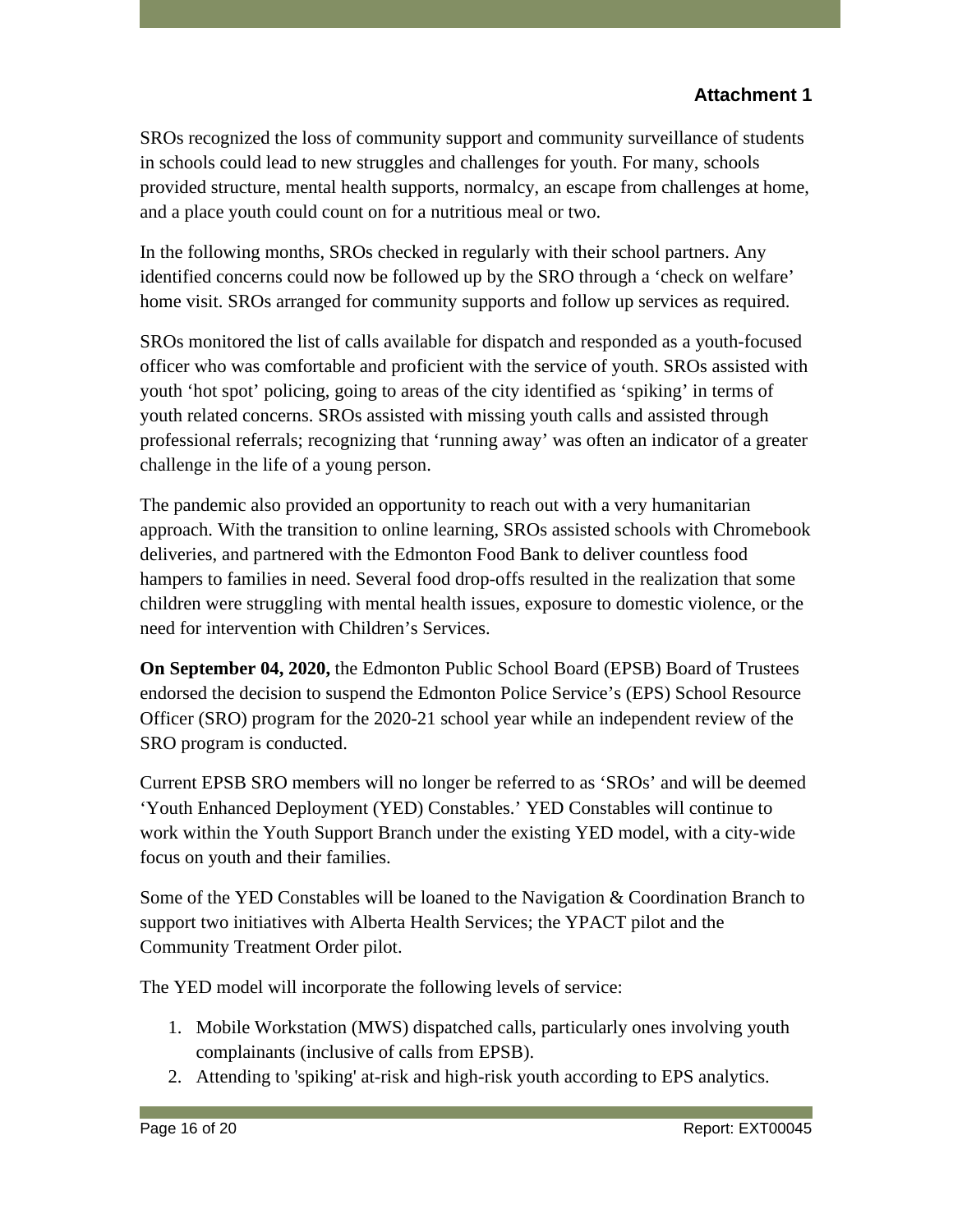- 3. Following up with vulnerable youth identified through reviewed FYI reports, the HELP Team or other Community partners involved with youth.
- 4. Assisting with the Assertive Community Outreach Team 'ACOT' initiative (collaborating with AHS on interventions for youth struggling with mental health or addictions issues during regular school hours).
- 5. Attending schools for positive youth engagement opportunities in consultation with CPB Crime Suppression Branch – Community Engagement Teams and Community Relations Section.
- 6. Assisting SROs in the Edmonton Catholic School Division or the Edmonton Islamic Academy.
- 7. Responding to identified youth 'hot spot' geographical areas.

#### **The SRO Unit Today**

| <b>8</b> SROs in 8 full time ECSD high schools 17 FTE position for the YED program |             |
|------------------------------------------------------------------------------------|-------------|
| <b>3 SROs in 6 shared ECSD jr. high schools 1 Staff Sergeant</b>                   |             |
| 1 full-time SRO in the Edmonton Islamic                                            | 3 Sergeants |
| Academy                                                                            |             |

#### **Partners**

- Africa Centre
- Alberta Council of Women's Shelters
- Alberta Health Services
- Alberta Solicitor General
- Alberta Works
- ALERT
- BGS Enterprises
- Big Brothers Big Sisters of Edmonton
- Braided Journeys
- Canadian Centre for Child Protection
- Catholic Social Services
- Children's Services
- Christmas Bureau
- City of Edmonton
- Conseil Scolaire Centre-Nord
- Crime Stoppers
- Edmonton Blood Donor Clinic
- Edmonton Catholic School Division
- Edmonton Fire Cadets